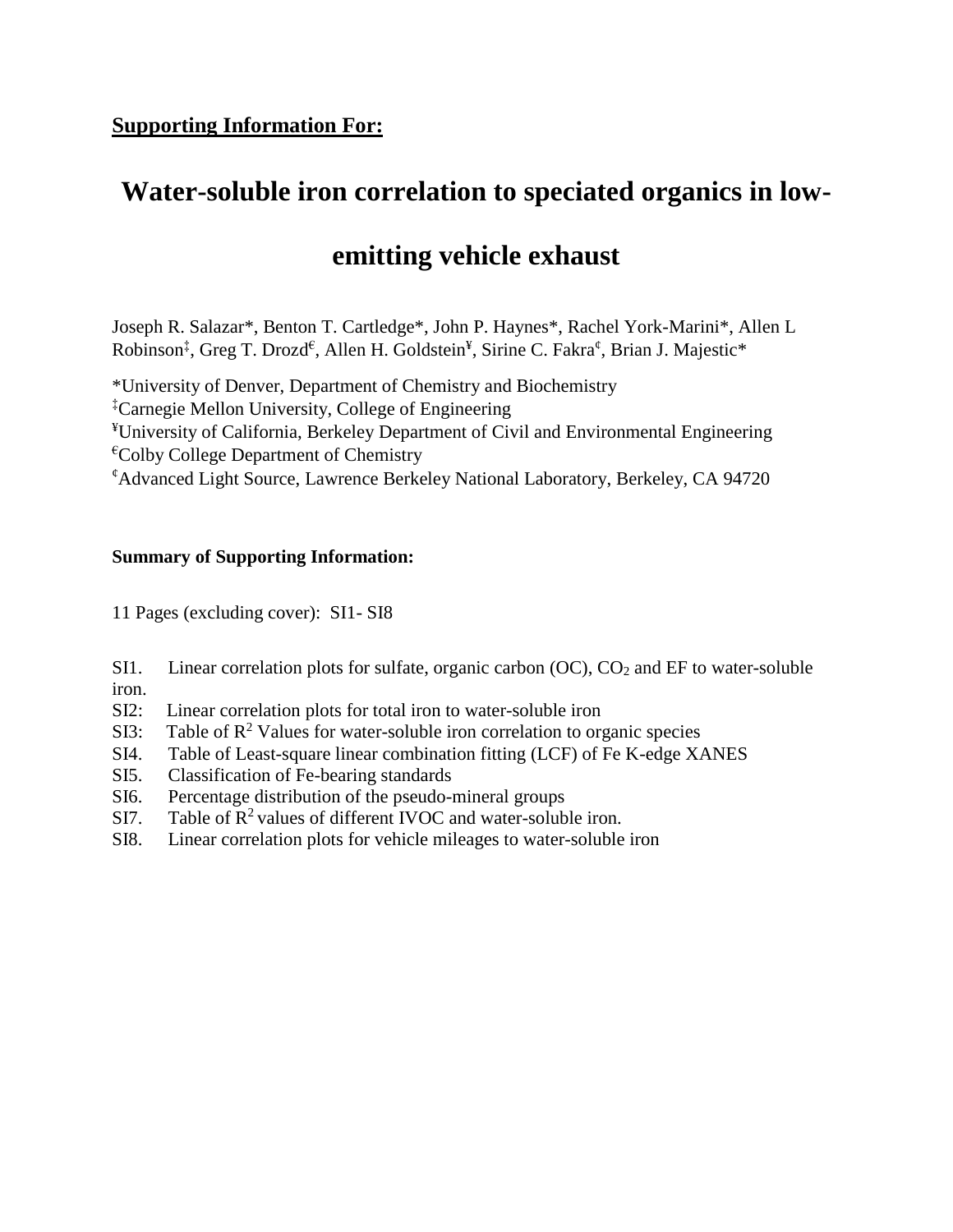Figure SI1: Linear correlation plots representing EF in mg kg-fuel<sup>-1</sup> for sulfate, organic carbon (OC),  $CO_2$  and EF in µg kg-fuel<sup>-1</sup> for water-souluble iron. Correlation lines and  $R^2$  values for all elements are shown.

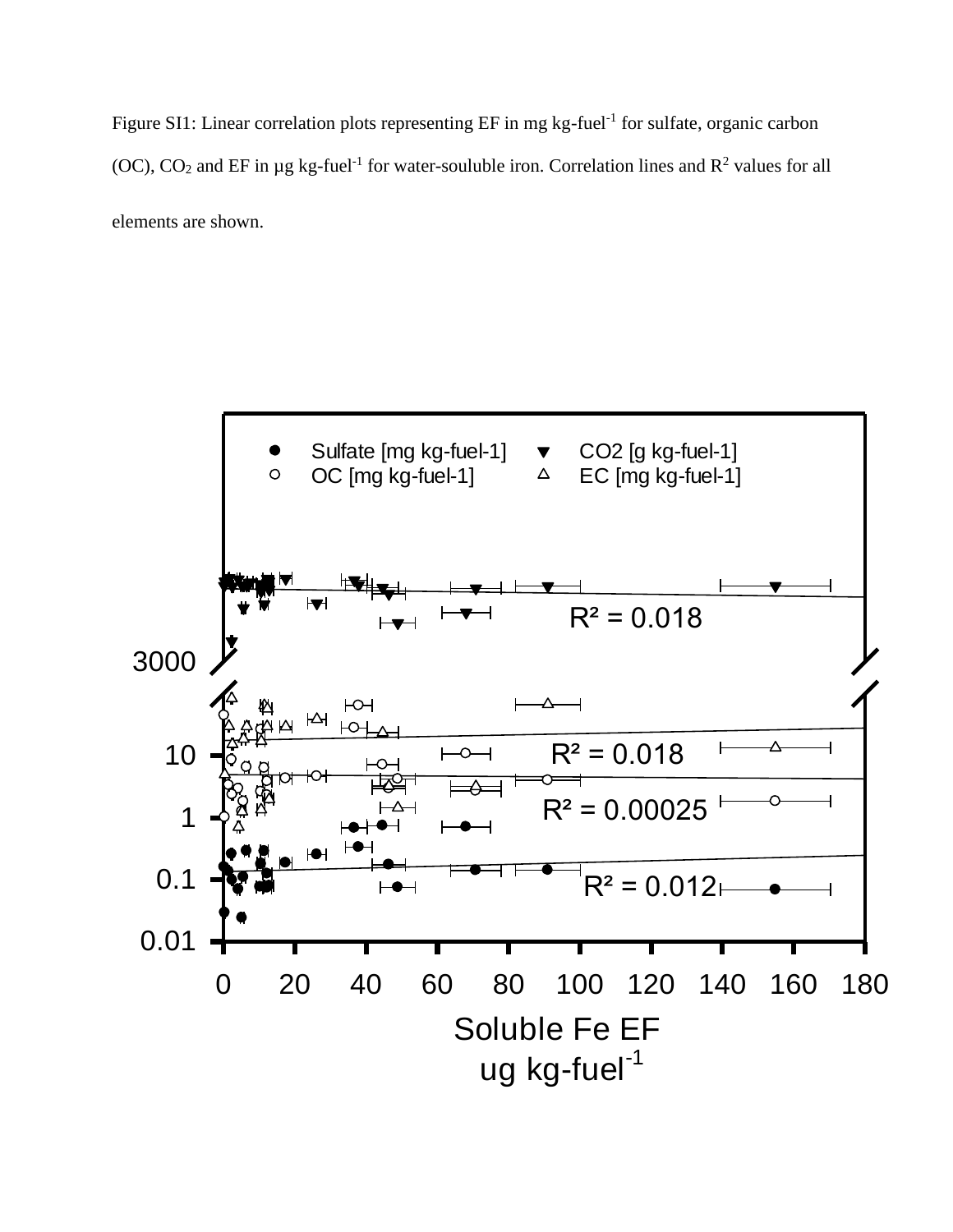Figure SI2: Linear correlation plots representing  $EF$  in  $\mu$ g kg-fuel<sup>-1</sup> for water-souluble iron and total iron. Correlation lines and  $R^2$  shown.

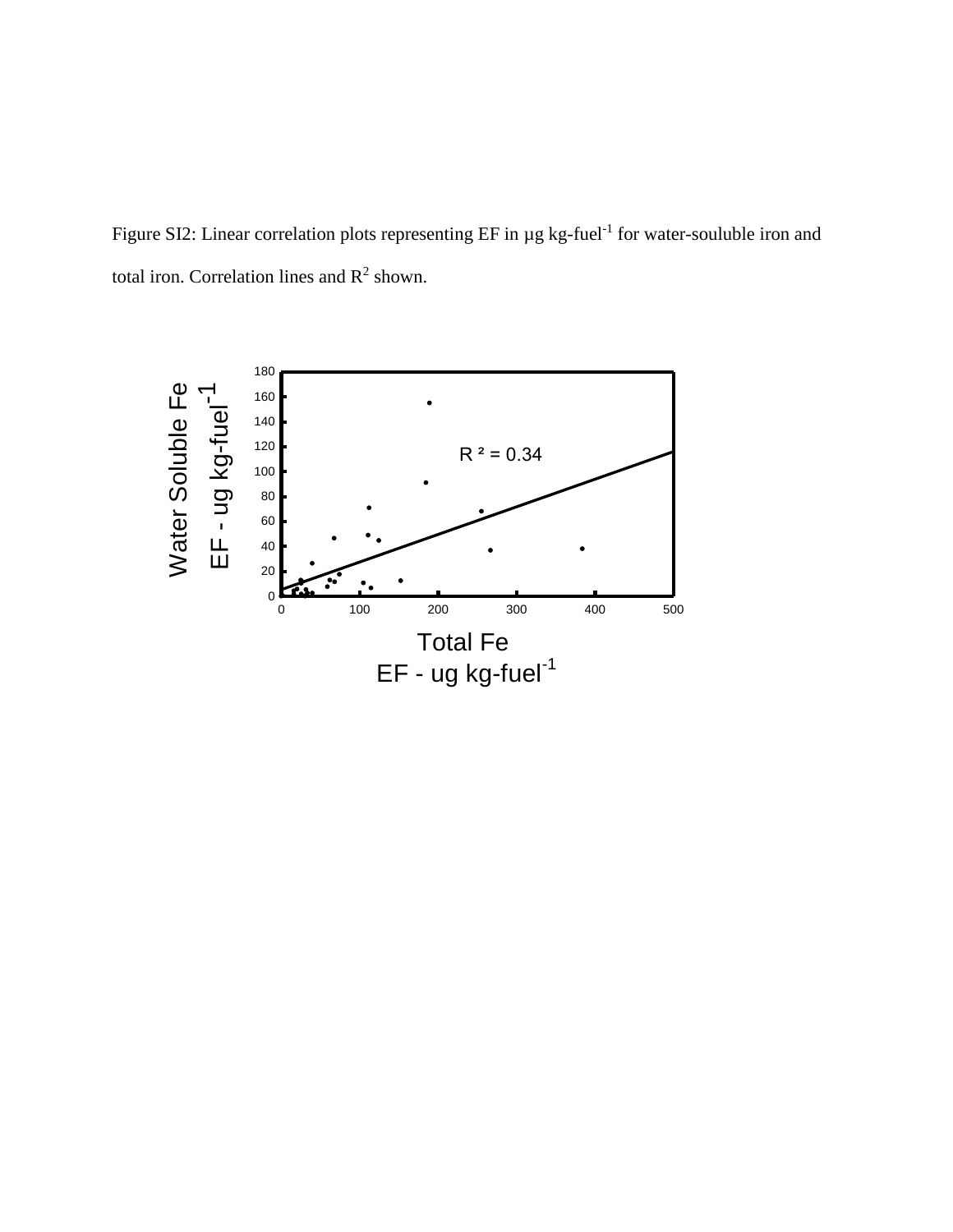Figure SI3: Water-soluble irons correlation to organic species. (M = methyl, E = Ethyl, CY = Cyclo)

| <b>Organic Name</b>     | <b>Relationship to water-</b><br>soluble iron $(R^2)$ |
|-------------------------|-------------------------------------------------------|
| (1-ME)benzene           | 0.06                                                  |
| (1-Mpropyl)benzene      | 0.04                                                  |
| (2-Mpropyl)benzene      | 0.00                                                  |
| 1,2,3,4-tetraMbenzene   | 0.04                                                  |
| 1,2,3,5-tetraMbenzene   | 0.04                                                  |
| 1,2,3-triMbenzene       | 0.05                                                  |
| 1,2,4,5-tetraMbenzene   | 0.06                                                  |
| 1,2,4-triMCYpentane     | 0.03                                                  |
| 1,2,4-triMbenzene       | 0.07                                                  |
| 1,2-butadiene           | 0.04                                                  |
| 1,2-diEbenzene          | 0.03                                                  |
| 1,2-diM-3-Ebenzene      | 0.03                                                  |
| 1,2-diM-4-Ebenzene      | 0.06                                                  |
| 1,2-propadiene          | 0.01                                                  |
| 1,3,5-triMCYhexane      | 0.07                                                  |
| 1,3,5-triMbenzene       | 0.09                                                  |
| 1,3-CYpentadiene        | 0.00                                                  |
| 1,3-butadiene           | 0.03                                                  |
| 1,3-butadiyne           | 0.00                                                  |
| 1,3-di-npropylbenzene   | 0.02                                                  |
| 1,3-diEbenzene          | 0.08                                                  |
| 1,3-diM-2-Ebenzene      | 0.00                                                  |
| 1,3-diM-4-Ebenzene      | 0.05                                                  |
| 1,3-diM-5-Ebenzen e     | 0.05                                                  |
| 1,4-diEbenzene          | 0.03                                                  |
| 1,4-diM-2-Ebenzene      | 0.07                                                  |
| 1-(diME)-2-Mbenzene     | 0.00                                                  |
| 1-(diME)-3,5-diMbenzene | 0.03                                                  |
| 1-E-2-npropylbenzene    | 0.03                                                  |
| 1-E-tertbutylether      | 0.00                                                  |
| 1-M-2-(1-ME)benzene     | 0.04                                                  |
| 1-M-2-Ebenzene          | 0.05                                                  |
| 1-M-2-n-butylbenzene    | 0.10                                                  |
| 1-M-2-n-propylbenzene   | 0.05                                                  |
| 1-M-3-(1-ME)benz ene    | 0.04                                                  |
| 1-M-3-Ebenzene          | 0.08                                                  |
| 1-M-3-n-propylbenzene   | 0.05                                                  |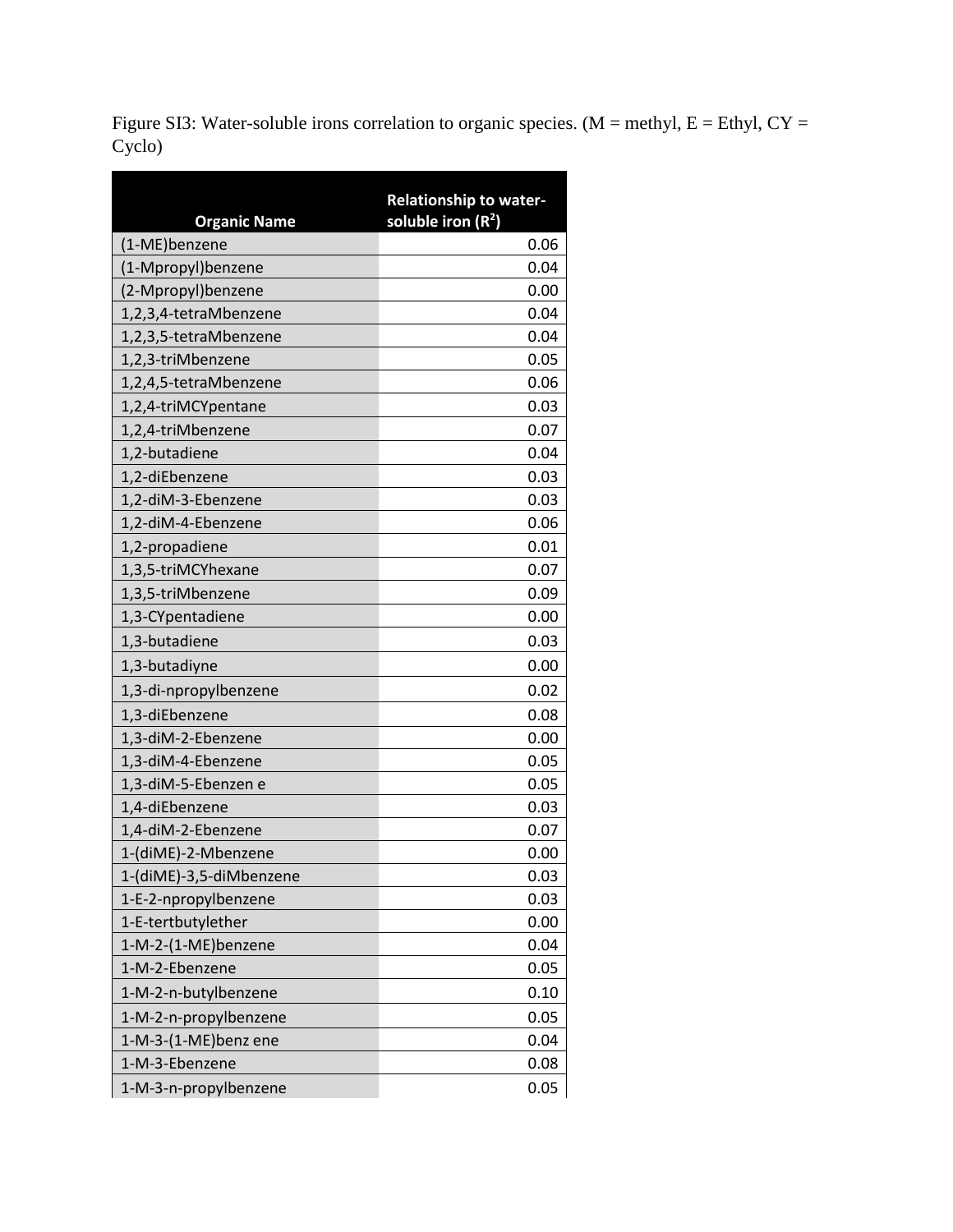| 1-M-4-(1-ME)benzene    | 0.03 |
|------------------------|------|
| 1-M-4-ECYhexane        | 0.38 |
| 1-M-4-Ebenzene         | 0.07 |
| 1-M-4-n-propylbenzene  | 0.05 |
| 1-MCYpentene           | 0.00 |
| 1-buten-3-yne          | 0.15 |
| 1-butene               | 0.07 |
| 1-butyne               | 0.00 |
| 1-heptene              | 0.00 |
| 1-hexene               | 0.01 |
| 1-nonene               | 0.03 |
| 1-octene               | 0.00 |
| 1-pentene              | 0.04 |
| 1-propyne              | 0.00 |
| 1a,2a,3b-triMCYpentane | 0.07 |
| 2,2,3-triMbutane       | 0.15 |
| 2,2,4-triMheptane      | 0.03 |
| 2,2,4-triMhexane       | 0.04 |
| 2,2,4-triMpentane      | 0.00 |
| 2,2,5-triMheptane      | 0.05 |
| 2,2,5-triMhexane       | 0.01 |
| 2,2-diM-octane         | 0.02 |
| 2,2-diMhexane          | 0.00 |
| 2,2-diMpentane         | 0.02 |
| 2,2-diMpropane         | 0.00 |
| 2,3,3-triMpentane      | 0.00 |
| 2,3,4-triMpentane      | 0.04 |
| 2,3,5-triMhexane       | 0.04 |
| 2,3-diM-1-butene       | 0.06 |
| 2,3-diM-2-pentene      | 0.01 |
| 2,3-diM-octane         | 0.00 |
| 2,3-diMbutane          | 0.02 |
| 2,3-diMheptane         | 0.01 |
| 2,3-diMhexane          | 0.08 |
| 2,3-diMpentane         | 0.03 |
| 2,4,4-triM-1-pentene   | 0.01 |
| 2,4,4-triM-2-pentene   | 0.31 |
| 2,4,4-triMhexane       | 0.07 |
| 2,4-diM-1-pentene      | 0.01 |
| 2,4-diM-2-pentene      | 0.00 |
| 2,4-diM-octane         | 0.01 |
| 2,4-diMheptane         | 0.07 |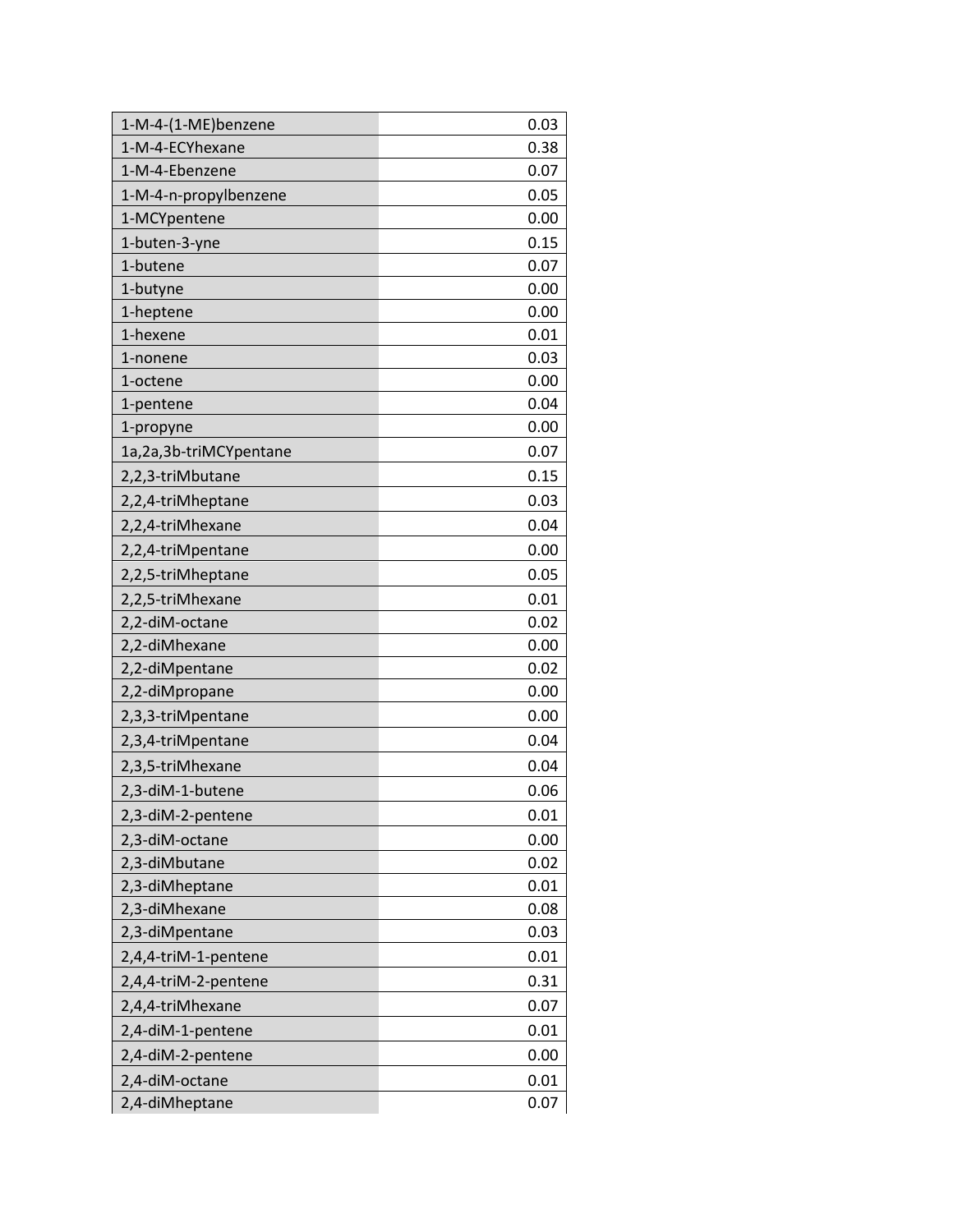| 2,4-diMhexane     | 0.04 |
|-------------------|------|
| 2,4-diMpentane    | 0.04 |
| 2,5-diM-octane    | 0.05 |
| 2,5-diMhexane     | 0.04 |
| 2,6-diM-octane    | 0.00 |
| 2,6-diMheptane    | 0.01 |
| 2-M-1,3-butadiene | 0.16 |
| 2-M-1-butene      | 0.11 |
| 2-M-1-pentene     | 0.12 |
| 2-M-2-butene      | 0.20 |
| 2-M-2-hexene      | 0.05 |
| 2-M-2-pentene     | 0.12 |
| 2-M-indan         | 0.05 |
| 2-M-octane        | 0.00 |
| 2-M-t-3-hexene    | 0.06 |
| 2-Mbutane         | 0.01 |
| 2-Mheptane        | 0.04 |
| 2-Mhexane         | 0.04 |
| 2-Mnonane         | 0.05 |
| 2-Mpentane        | 0.03 |
| 2-Mpropene        | 0.06 |
| 2-butyne          | 0.00 |
| 3,3-diM-1-butene  | 0.00 |
| 3,3-diM-octane    | 0.05 |
| 3,3-diMhexane     | 0.58 |
| 3,3-diMpentane    | 0.01 |
| 3,4-diM-1-pentene | 0.03 |
| 3,4-diMhexane     | 0.03 |
| 3,5-diMheptane    | 0.06 |
| 3-E-2-pentene     | 0.05 |
| 3-Epentane        | 0.04 |
| 3-M-1-butene      | 0.06 |
| 3-M-1-hexene      | 0.00 |
| 3-M-1-pentene     | 0.01 |
| 3-M-c-2-hexene    | 0.25 |
| 3-M-c-2-pentene   | 0.00 |
| 3-Moctane         | 0.05 |
| 3-M-t-2-pentene   | 0.55 |
| 3-M-t-3-hexene    | 0.01 |
| 3-MCYpentene      | 0.02 |
| 3-Mheptane        | 0.03 |
| 3-Mhexane         | 0.04 |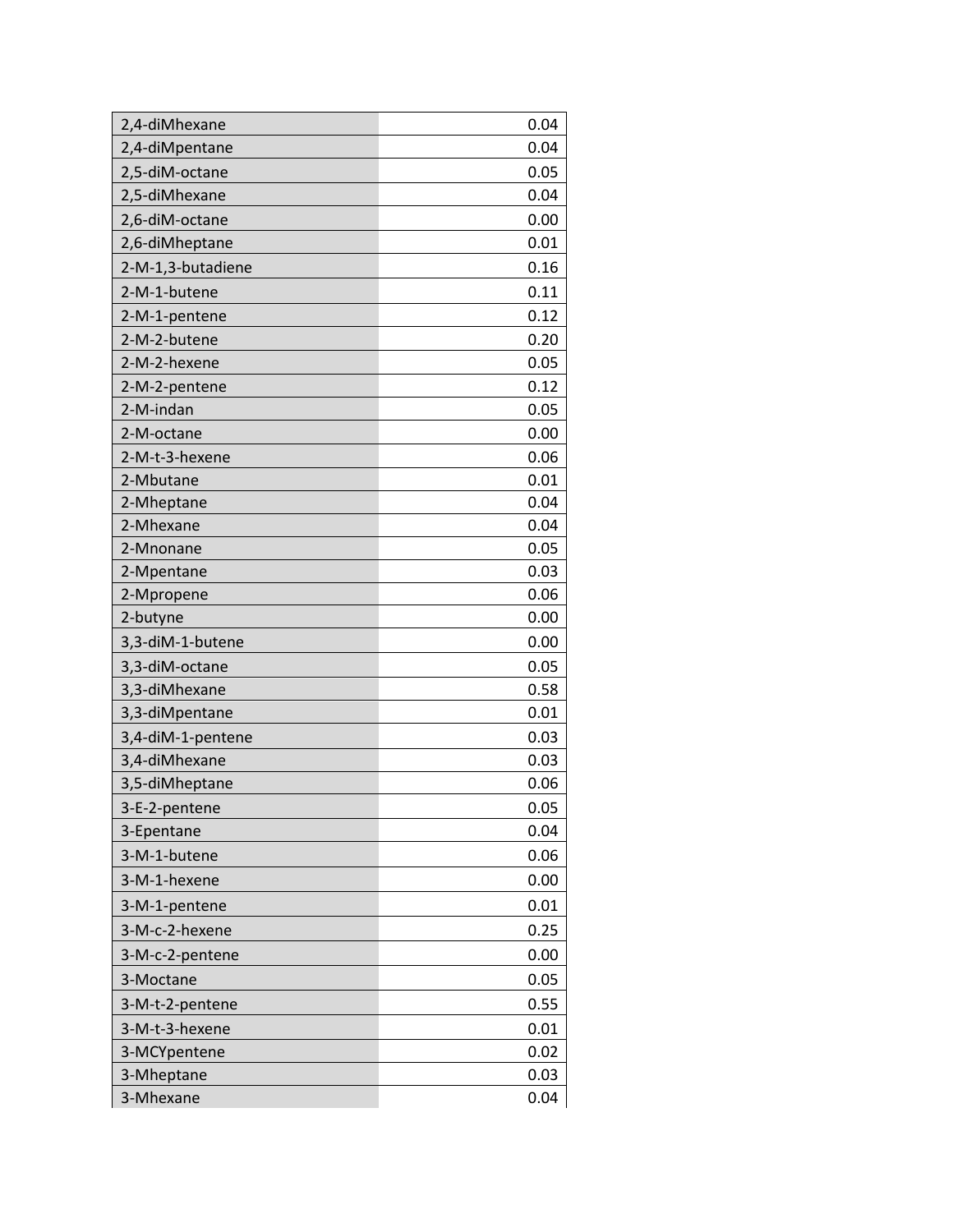| 3-Mpentane                | 0.02         |
|---------------------------|--------------|
| 4-M-1-pentene             | 0.01         |
| 4-M-c-2-pentene           | 0.00         |
| 4-M-indan                 | 0.03         |
| 4-M-octane                | 0.06         |
| 4-M-t-2-hexene            | 0.01         |
| 4-M-t-2-pentene           | 0.05         |
| 4-Mheptane                | 0.04         |
| 5-M-indan                 | 0.08         |
| CYhexane                  | 0.00         |
| CYhexene                  | 0.04         |
| CYpentane                 | 0.02         |
| CYpentene                 | 0.18         |
| ECYhexane                 | 0.10         |
| ECYpentane                | 0.05         |
| Ebenzene                  | 0.09         |
| Ethane                    | 0.00         |
| M-tertbutyl-ether         | 0.00         |
| MCYhexane                 | 0.02         |
| MCYpentane                | 0.03         |
| <b>MEketone</b>           | 0.00         |
| Methane                   | 0.00         |
| Mpropane                  | 0.00         |
| acetaldehyde              | 0.03         |
| acetone                   | 0.06         |
| acrolein                  | 0.02         |
| benzaldehyde              | 0.02         |
| benzene                   | 0.09         |
| butyraldehyde             | 0.03         |
| c-1,2-diMCYhexane         | 0.19         |
| c-1,3-diMCYhexane         | 0.04         |
| c-1,3-diMCYpentane        | 0.03         |
| c-1-M-3-ECYpentane        | 0.00         |
| c-2-butene                | 0.10         |
| c-2-heptene               | 0.01         |
| c-2-hexene                | 0.10         |
| c-2-octene                | 0.02         |
| c-2-pentene               | 0.04         |
| c-3-hexene                | 0.16         |
| crotonaldehdye<br>ethanol | 0.00<br>0.06 |
| ethene                    | 0.07         |
|                           |              |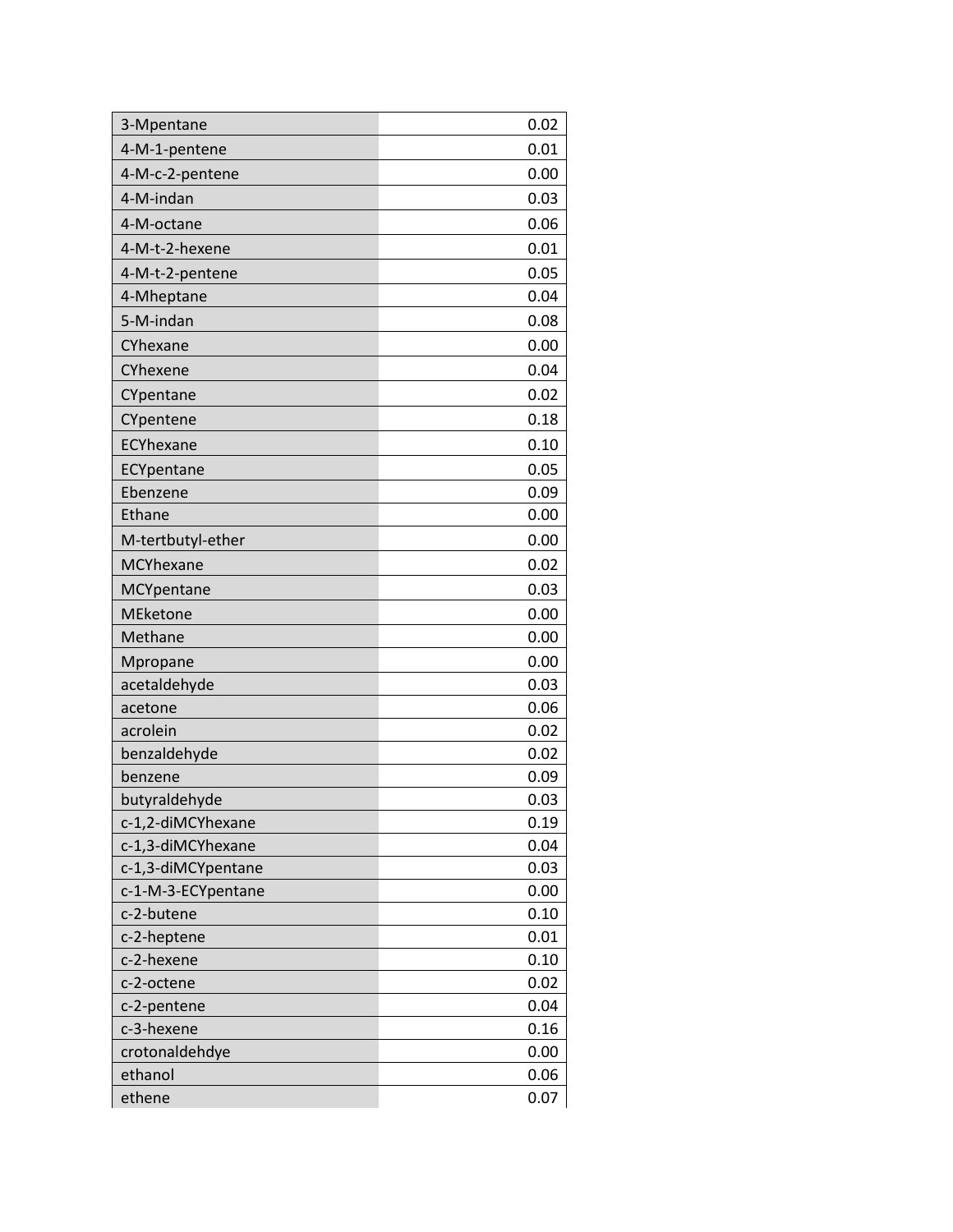| ethyne               | 0.01         |
|----------------------|--------------|
| formaldehyde         | 0.04         |
| hexanal              | 0.00         |
| indan                | 0.10         |
| m-tolualdehyde       | 0.01         |
| m-xylene             | 0.07         |
| methacrolein         | 0.03         |
|                      |              |
| methanol<br>n-butane | 0.00<br>0.00 |
| n-decane             | 0.02         |
| n-dodecane           | 0.02         |
|                      |              |
| n-heptane            | 0.05         |
| n-hexane             | 0.03         |
| n-nonane             | 0.04         |
| n-octane             | 0.04         |
| n-pentane            | 0.01         |
| n-pentylbenzene      | 0.03         |
| n-propylbenzene      | 0.05         |
| n-undecane           | 0.04         |
| o-xylene             | 0.07         |
| p-xylene             | 0.07         |
| propane              | 0.01         |
| propene              | 0.06         |
| propionaldehyde      | 0.08         |
| styrene              | 0.04         |
| t-1,2-diMCYpentane   | 0.04         |
| t-1,3-diMCYhexane    | 0.04         |
| t-1,3-diMCYpentane   | 0.05         |
| t-1,3-pentadiene     | 0.00         |
| t-1,4-diMCYhexane    | 0.04         |
| t-1-M-3-ECYpentane   | 0.05         |
| t-2-butene           | 0.07         |
| t-2-heptene          | 0.06         |
| t-2-hexene           | 0.03         |
| t-2-octene           | 0.08         |
| t-2-pentene          | 0.04         |
| t-3-heptene          | 0.10         |
| t-3-hexene           | 0.02         |
| t-4-octene           | 0.48         |
| toluene              | 0.08         |
| valeraldehyde        | 0.04         |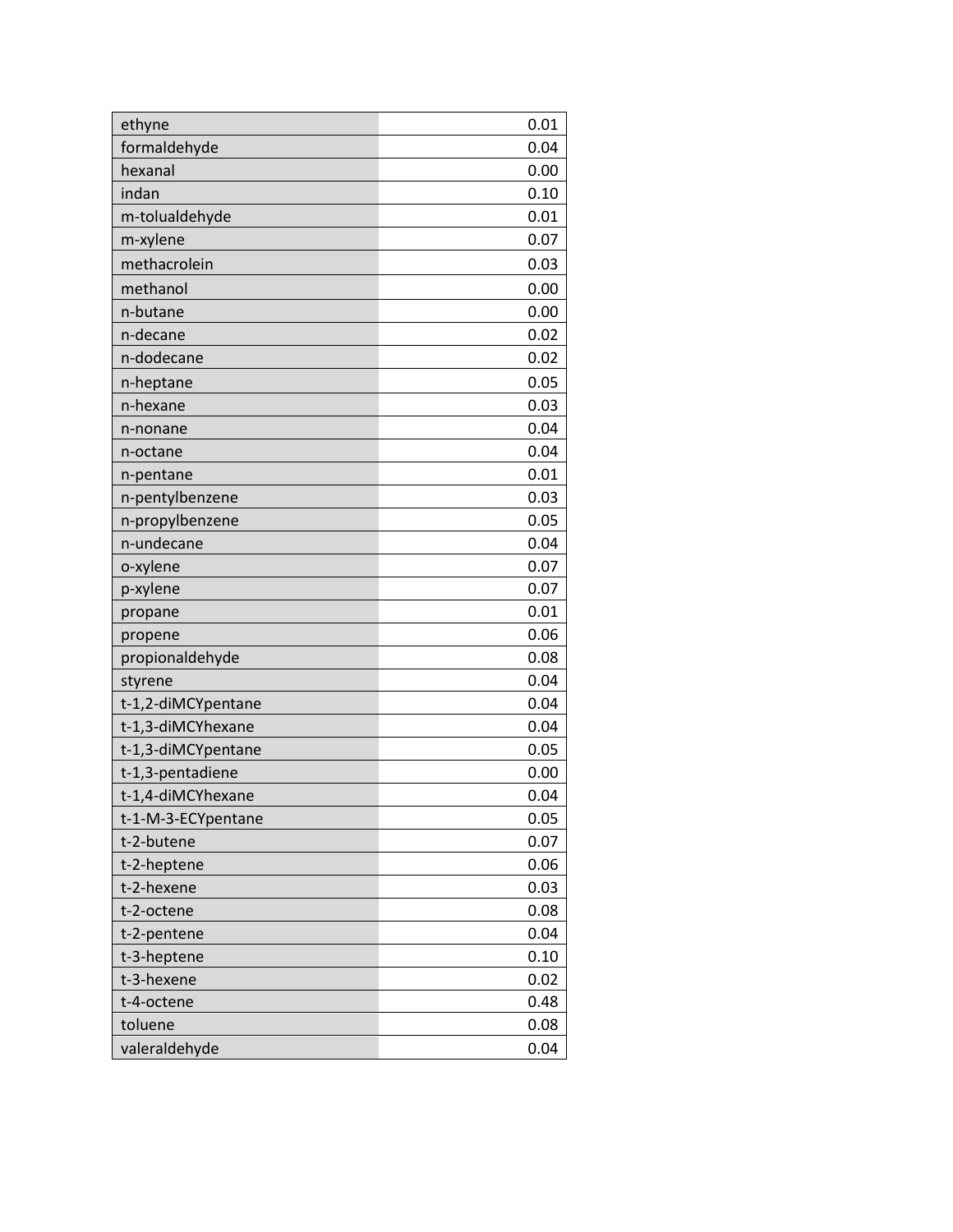Figure SI4: Results of Least-square linear combination fitting (LCF) of Fe K-edge XANES. Spectra were fitted in the range 7090 to 7365 eV.

| Sample         | %  | <b>Component 1</b>      | %  | Component 2            | %         | <b>Component 3</b>  | <b>Sum</b> | $NSS \times 10^{-4}$ |
|----------------|----|-------------------------|----|------------------------|-----------|---------------------|------------|----------------------|
| 1              | 50 | Biogenic Felll oxyhy    | 32 | Maghemite              | 18        | NKT-1g basalt glass | 100        | 0.74                 |
| $\overline{2}$ | 59 | Felll sulfate           | 31 | Biogenic Fe(III) oxyhy | 10        | Almandine           | 100        | 1.28                 |
| 4              | 63 | Hematite                | 14 | Pigeonite              | 23        | Roedderite          | 100        | 1.2                  |
| 5              | 26 | Coalingite              | 61 | Hematite               | 13        | Maghemite           | 100        | 1.06                 |
| 6              | 49 | Felll dextran           | 14 | Kaolinite              | 37        | Lepidocrocite       | 100        | 0.7                  |
| 7              | 19 | Felll sulfate           | 20 | Felll dextran          | 61        | Ferrihydrite 2L     | 100        | 0.49                 |
| 8              | 41 | Felll dextran           | 59 | Maghemite              | <b>NA</b> | <b>NA</b>           | 100        | 2.27                 |
| 9              | 10 | Almandine               | 83 | Felll sulfate          |           | Roedderite          | 100        | 1.48                 |
| 10             | 10 | Almandine               | 84 | Ferrihydrite 2L        | 6         | FeSi                | 100        | 0.73                 |
| 11             | 37 | Awaruite                | 17 | Fe3C                   | 46        | Fe3Si               | 100        | 2.07                 |
| 12             | 25 | Felll phosphate hydrate | 20 | Felll dextran          | 55        | Ferrihydrite 2L     | 100        | 0.69                 |
| 13             | 76 | Hematite                | 24 | Coalingite             | <b>NA</b> | <b>NA</b>           | 100        | 1.59                 |
| 14             | 56 | Felll sulfate           | 26 | Felll pyrophosphate    | 18        | Goethite            | 100        | 0.94                 |
| 15             | 28 | Fe3C                    | 33 | Fe3Si                  | 39        | Aegirine            | 100        | 1.35                 |
| 16             | 67 | Felll dextran           | 14 | Goethite               | 19        | Jarosite            | 100        | 1.13                 |
| 17             | 7  | Almandine               | 62 | <b>Felll Kaolinite</b> | 31        | Maghemite           | 100        | 1.32                 |

Notes: Normalized sum-square value (NSS=100×[ $\sum(\mu_{exp}-\mu_{fit})^2/\sum(\mu_{exp})^2$ ]). Error on the percentages of species is estimated to be  $\pm 10\%$ . Biogenic FeIII oxyhy is biogenic Fe(III) oxyhydroxide\*

\* Toner, B., Santelli, C. M., Marcus, M. A., Wirth, R., Chan, C. S., McCollum, T., Bach, W., Edwards, K. J. (2009) "Biogenic iron oxyhydroxide formation at mid-ocean ridge hydrothermal vents: Juan de Fuca Ridge" Geochimica et Cosmochimica Acta 73,388-403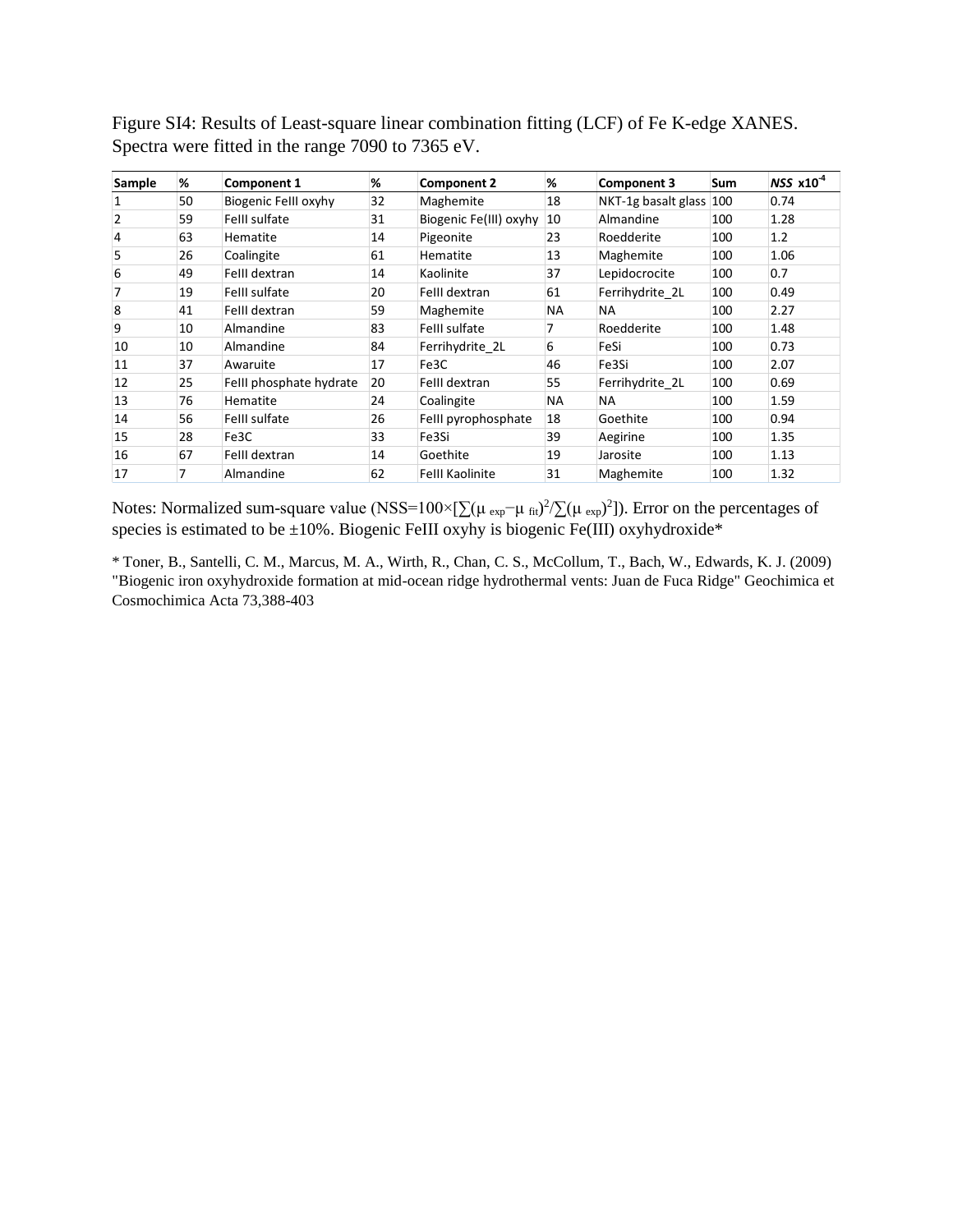| Biogenic Fe(III) oxyhy | Fe(III) oxy+org   |
|------------------------|-------------------|
| Maghemite              | Fe(III) oxide     |
| Basalt glass NKT-1     | Fe(II) silicate   |
| Fe(III) sulfate        | Fe(III) sulfate   |
| Almandine              | Fe(II) silicate   |
| Hematite               | Fe(III) oxide     |
| Pigeonite              | Fe(II) silicate   |
| Roedderite             | Fe(II) silicate   |
| Coalingite             | Fe(III) carbonate |
| Fe(III) dextran        | Fe(III) oxy+org   |
| Kaolinite              | Fe(III) silicate  |
| Lepidocrocite          | Fe(III) oxy+org   |
| Ferrihydrite2L         | Fe(III) oxy+org   |
| FeSi                   | Native            |
| Awaruite               | Native            |
| Fe3C                   | <b>Native</b>     |
| Fe3Si                  | <b>Native</b>     |
| Fe(III) pyrophosphate  | Fe(III) phosphate |
| Goethite               | Fe(III) oxy+org   |
| Aegirine               | Fe(III) silicate  |
| Jarosite               | Fe(III) sulfate   |

Figure SI5: Classification of Fe-bearing standards found by LCF in pseudo-mineral groups

Note: "Org": Fe(III)-organics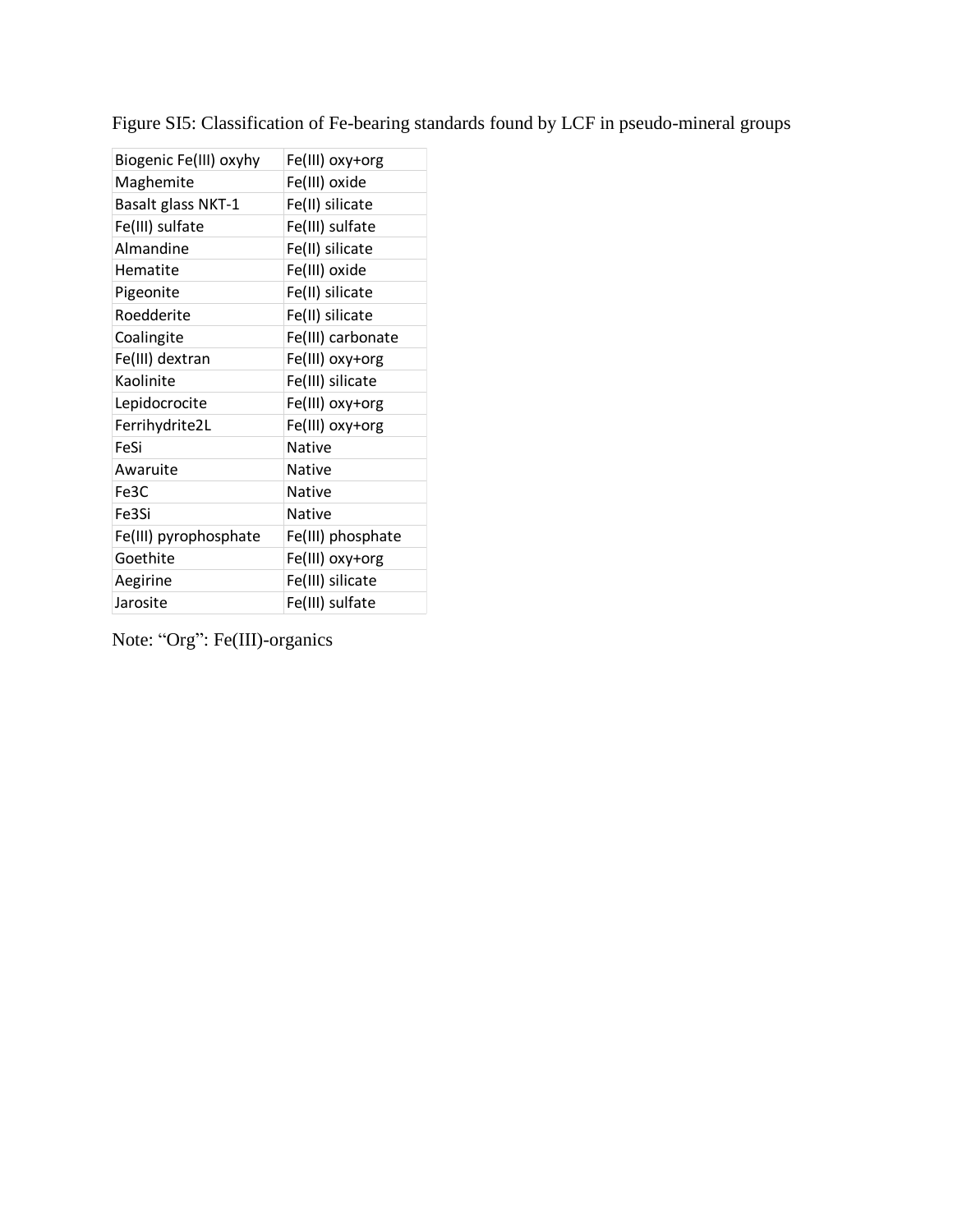

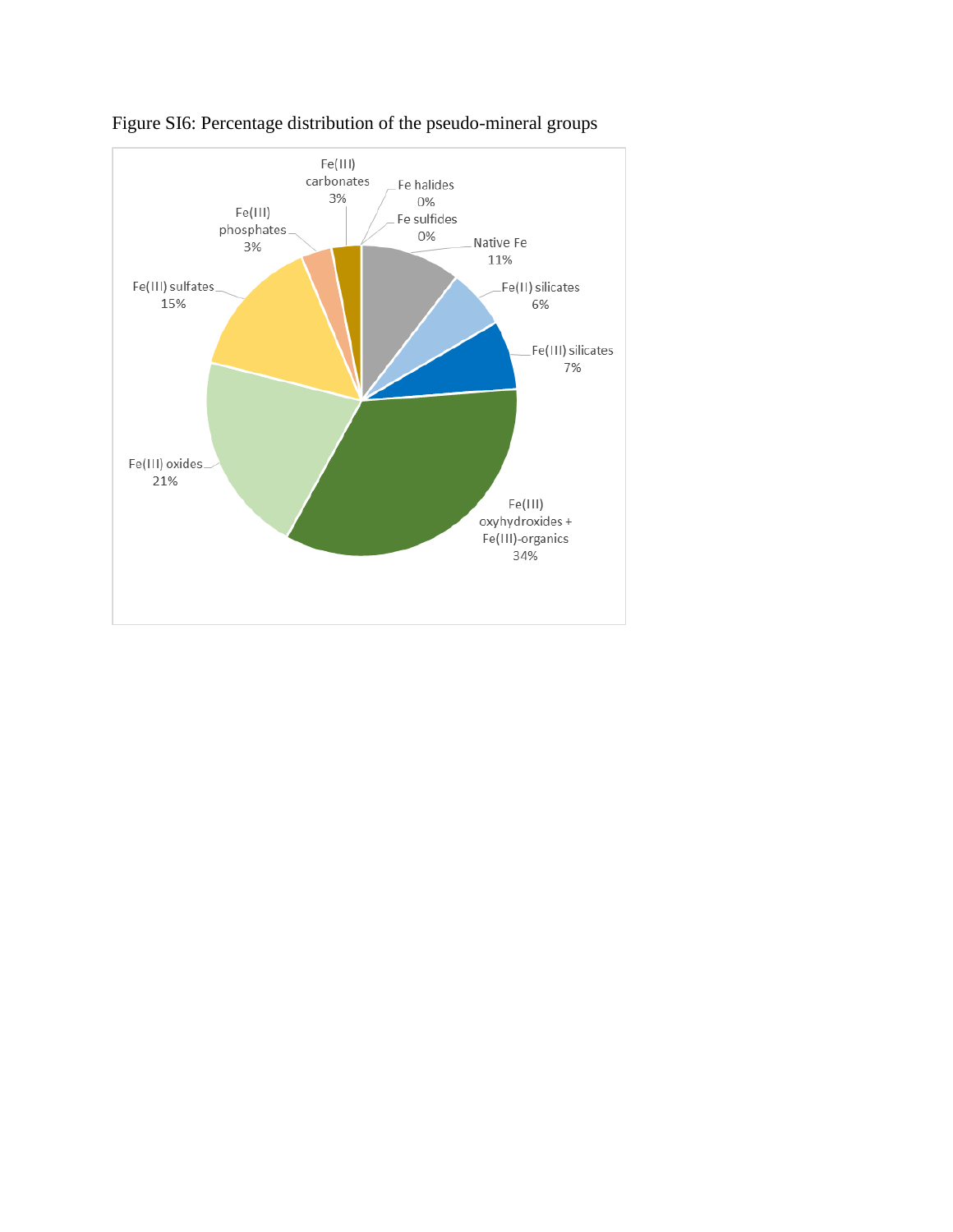| <b>CARBON</b><br><b>NUMBER</b> | <b>ALKANE</b> | <b>SINGLE RING</b><br><b>AROMATIC</b> | <b>POLAR</b> |
|--------------------------------|---------------|---------------------------------------|--------------|
| 12                             | 0.04          | 0.00                                  | 0.25         |
| 13                             | 0.06          | 0.03                                  | 0.17         |
| 14                             | 0.23          | 0.37                                  | 0.33         |
| 15                             | 0.37          | 0.13                                  | 0.33         |
| 16                             | 0.37          | 0.13                                  | 0.56         |
| 17                             | 0.23          | 0.26                                  | 0.28         |
| 18                             | 0.05          | 0.23                                  | 0.10         |

Figure SI7:  $R^2$  Values of different carbon species and their correlation to water-soluble iron.